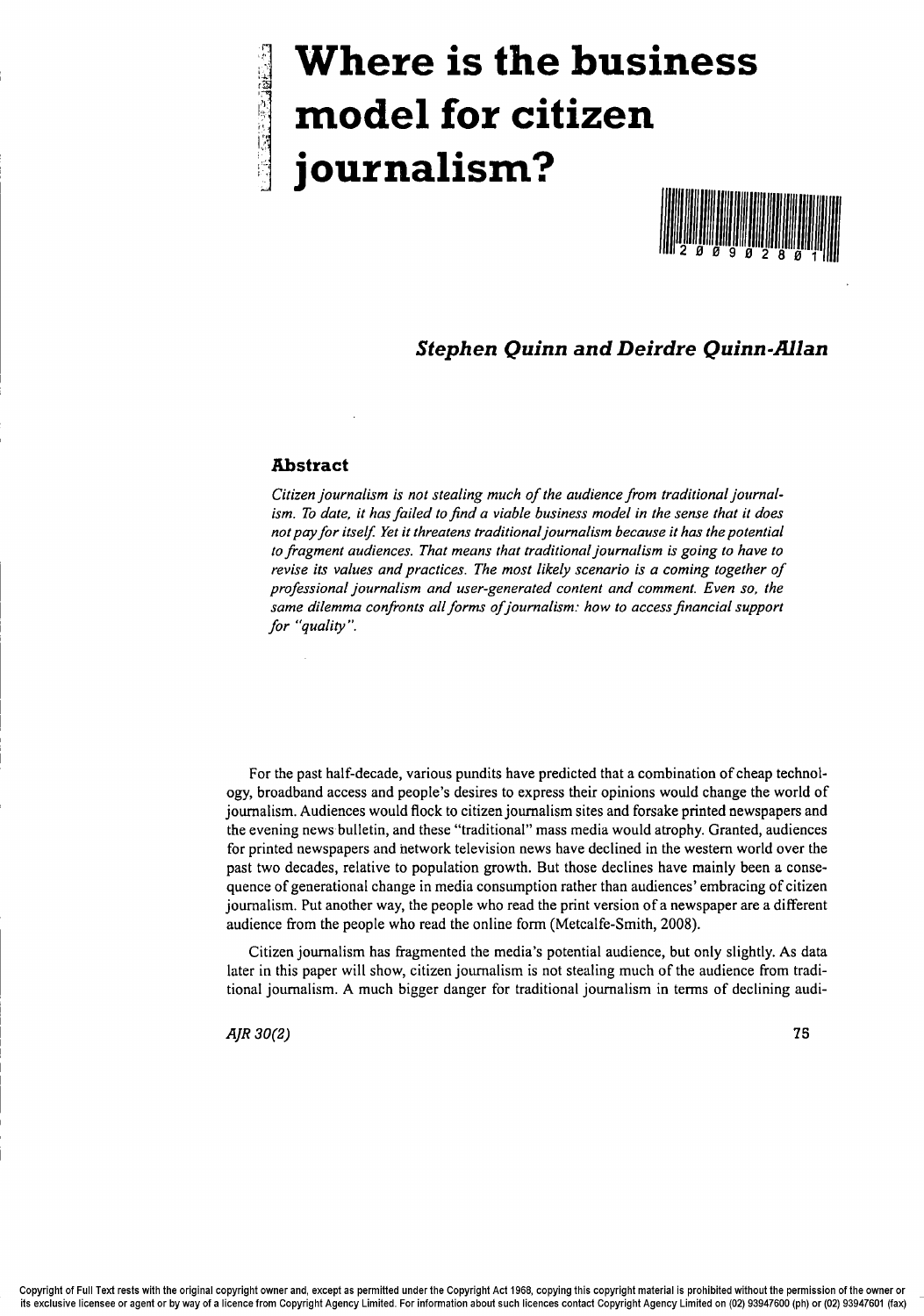ences are the so-called pure plays - for example, Google, Yahoo!, YouTube, Facebook, MySpace and Flickr- and a downturn in the world economy. It should be noted that the former are not news organisations. They aggregate news and most of that news comes from traditional media.

Why are audiences important? Because media employ the same business model around the world: they gather audiences and sell those audiences to advertisers. Advertisers go where the eyeballs go. Another potential danger for mainstream media is a reduction in advertising revenue brought about by the global financial crisis. Australia's media has benefited from a booming economy in the past decade. Between 2002 and 2007 the national advertising pie grew 42 per cent, from \$7.81 billion to \$11.09 billion, according to Fairfax Media analysts (Metcalfe-Smith, 2008).

The main thrust of this paper is to suggest that citizen journalism does not have a viable business model, in the sense that it does not pay for itself. So it is not likely to have the longevity of traditional journalism. Citizen journalism poses a danger for journalism only in the sense that it fragments audiences. They represent an obscure and tiny proportion of the totality of content in the world. The real threat comes from the pure play sites, which feed off mainstream media for their content.

Citizen reporters are part of an inevitable evolution explained by media-morphosis. The history of journalism shows that mainstream media modifies itself to accommodate new arrivals. Sometimes that media even absorbs the newcomer (Fidler, 1997, p. 1-3). Television news did not kill radio news; formats changed and the two forms ofreporting continue to co-exist. Radio news did not kill the daily newspaper, as pundits predicted in the 1930s. Indeed, newspaper circulations boomed in the I940s and 1950s. Radio changed its business model to make money from advertising rather than selling radio receivers. Citizen journalism will not replace newspapers. But the printed form will change its size, frequency and nature - focusing more on analysis rather than reportage of yesterday's events (Giner, 2008).

Over the past decade audiences for newspapers have soared in Asian countries with large populations such as India, China, Indonesia and Japan (WAN, 2008). The arrival of the internet will impact on this growth. But generational change and a perceived scarcity of time, coupled with the arrival offast broadband, are the major factors influencing audience patterns. In Australia, the United Kingdom and the United States the average age of print newspaper readers and network television news audiences, hereafter referred to as traditional media, hovers between 50 and 55 in each country. The median age in each nation as of late 2008 was, respectively, 35, 39 and 36. Audiences for traditional media in western nations have declined because younger people have not replaced the ageing population, and because of a range of options for obtaining the news. These younger demographics get their news primarily from the web (Giner, 2008). People choose web content because it is convenient  $-$  they can access news at any time  $-$  and it is free. And people can access snippets of news to fit their busy schedules.

When people go online for news, they choose the online sites of mainstream media, not blogs or citizen media sites. Nine of the top ten online sites in Australia in September 2008 consisted offour pure plays (Google, eBay, Facebook and Yahoo!; all of which aggregate news from traditional media), the technology companies Microsoft and Apple, and the online arms oftraditional media companies: News Ltd, Fairfax and Telstra. The tenth was the federal government. In the United Kjngdom that same month, the same pure play and technology companies dominated the online world, plus Amazon. The traditional media representatives in the top ten were the BBC, Time Warner and News Corporation. It was the same story in the United States in October 2008: The top ten online sites included the pure plays (Google, Microsoft, Yahoo!, eBay, Apple and Amazon), plus the online outlets of the traditional media: Time Warner, News Corporation, Inter-ActiveCorp and Disney (Nielsen//NetRatings, 2008).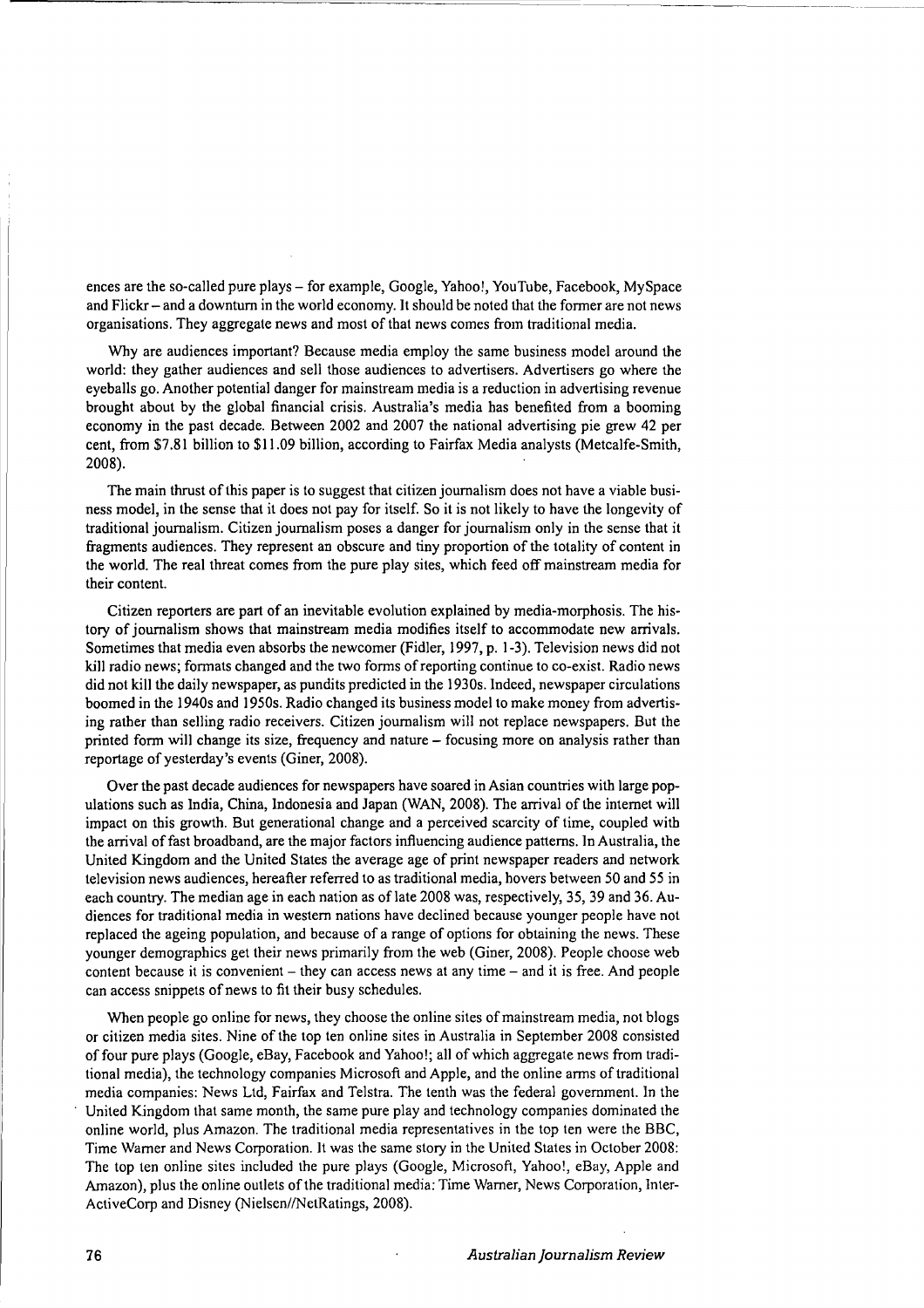The sages who predicted the demise of mainstream media amid the rise of citizen journalists and bloggers forgot about the bottom line: citizen journalism does not have a viable way to pay for the journalistic content, and is therefore unsustainable. Research from O'Reilly Media in San Francisco, released in February 2008, showed 99.9 per cent of all blogs and citizen journalism sites generated fewer than 5,000 page views a month. Based on current payments rates, which average US\$7 per 1,000 views, this means almost all citizen journalism sites would earn less than USS35 a month. By comparison, mainstream media companies have huge sources of revenue to pay for content. Many of them have introduced cost-cutting procedures to improve their bottom line. Daily newspapers also have several advantages over citizen journalism: namely, large numbers of journalists, a reputable brand, codes of ethics that enhance their reputation for professionalism, and infrastructure for selling advertising.

Research from the University of Maryland's interactive journalism program, collected in 2006 and published in 2007, found only one in five American citizen journalism sites covered their operating costs. "[n the absence of revenue, most appear to be running on the owners' blood, sweat and tears," the research said. According to the Maryland survey, half ofrespondents (51 per cent) said money was not necessary to keep their sites running (J-Lab, 2007). It would be interesting to ask how many of them still hold to that belief in 2009 as recession and the consequences of the global financial crisis hit home. **[n** times of crisis, audiences tum to established brands. In Australia in 2008, the Australian Broadcasting Corporation recorded its best ratings for news since television news started in 1956 (Scott, 2008). Circulations of established financial newspapers and their online sites such as The Wall Street Journal and The Financial Times have boomed since the global financial crisis began to bite.

OhmyNews in South Korea is often exhibited as the best example of a successful citizen journalism site, but it breaks even rather than makes a profit. OhmyNews runs a conference for international members each year in Seoul. **[n** July 2007 the conference concluded with a panel tasked with discussing future ways to pay for citizen journalism. Panel members consisted of the cognoscenti of international citizen journalists. They concluded the broadcast model was the best available business model. Indeed, it was the only income source members ofthe panel could suggest (personal observation). None of the major citizen journalism organisations worldwide is making money. The OhrnyNews headquarters subsidises its forays into Japan and Europe (Quinn, 2008, p. 88). Markos Moulitsas, founder ofthe respected blog the Daily Kos in the United States, said anyone starting a new blog should not expect to make a cent from advertising. "People should blog because they love to write about their chosen subject matter. That should be the only motivation because for 99.9999 per cent of bloggers, that personal satisfaction will be all the payment they will ever see" (personal observation, 2007).

The spread of broadband internet, combined with the availability of easy-to-use and relatively inexpensive tools, does mean that "the people formerly known as the audience" (Rosen, 2006) are producing and distributing various forms of journalism, entertainment and opinion. But very few of these citizens have discovered a way to make a living. The question has to be asked: how long will their sites continue as a labour of love?

Meanwhile, media-morphosis is continuing. Mainstream media have re-assessed how they cover news and how they relate to their audiences. Traditional media are embracing the audience and actively pursuing content from the audience but not paying for it. CNN introduced its "[-Report" section for audience-submitted material in August 2007. Some submissions are included in mainstream news broadcasts. By early 2008 "[-Report" was forced to expand the site to accommodate the volume of submitted material, suggesting that citizen journalists preferred to be associated with a name brand. "I-Report" offers a range of tools for helping novice reporters, called the Toolkit (Gelman, 2008).

Reuters has also established a site for accepting content from audiences, along with Yahoo!

*AIR 30(2)* 71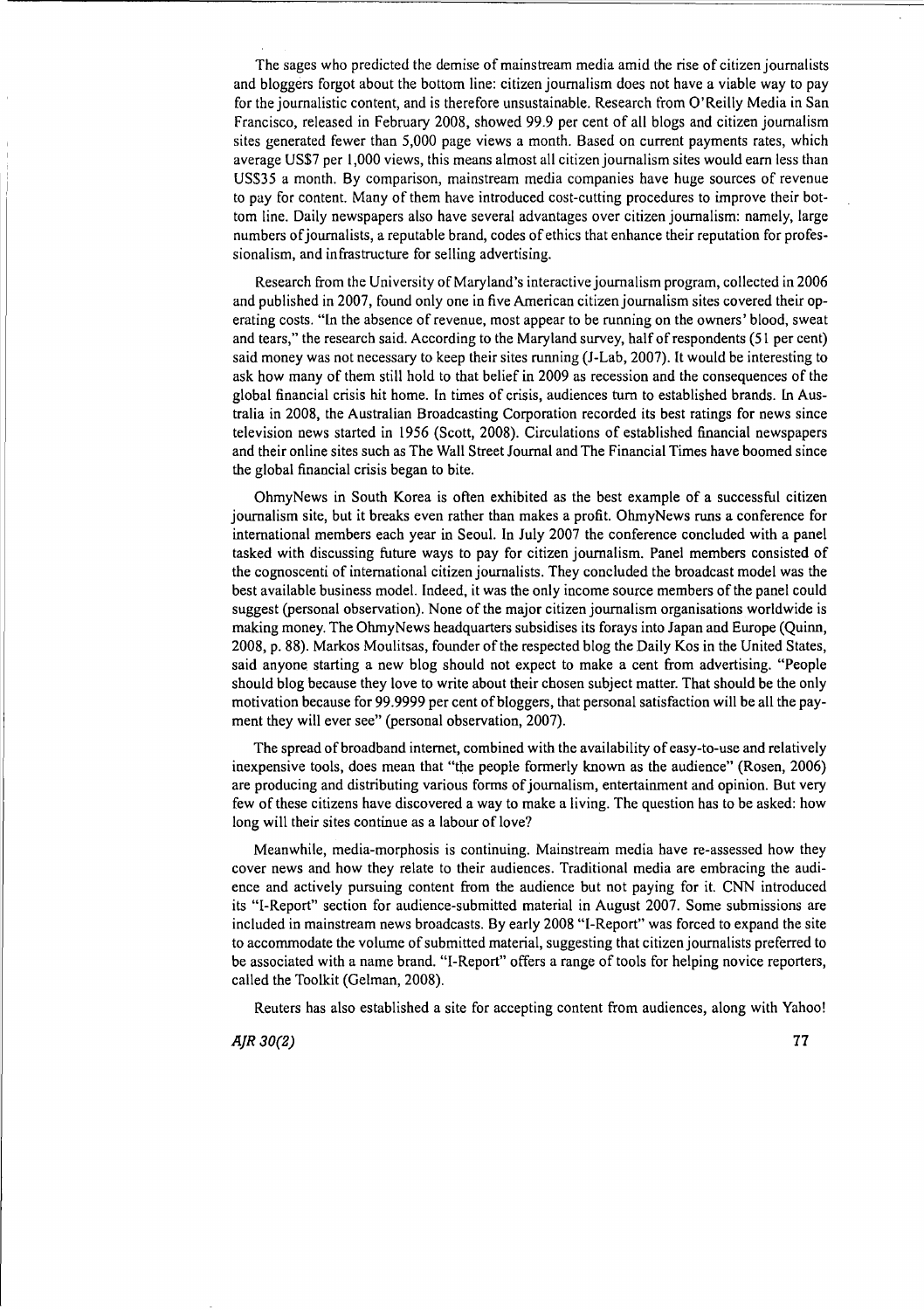News, CBS and the Fox network in the United States. Reuters' site is called "YouWitness" (http:// www.reuters.com/youwitness). Yahoo! News has a training site for its audience-generated contributions called "YouWitness News". CBS dubbed its service CBSeyemobile.com. The Fox site is called "UReport".

As mainstream media embrace audience-generated content, they are changing their approach to news and modifying their structures and formats. Newspapers continue to shrink both in tenns of page size and number of pages. But they will survive, in a form unknown to current practitioners. The video form ofjournalism will survive, probably as some hybrid ofprint-broadcast-online. The business model for free-to-air television news is struggling to cope with digital video recorders and technologies such as TiVO (Quinn, 2007a, p. 13). But to suggest that citizen journalism will lead to the destruction of mainstream media ignores Fidler's theory of "media-morphosis" (1997, p. 78). People still want news and information from reputable sources. They are getting it in a variety of ways, but increasingly via the web sites of mainstream media.

#### **Audiences continue to move online**

Research from Zogby International in the United States, published in March 2008, shows mainstream media are perceived as reaching an ageing and shrinking demographic. This explains the drop in the share price of newspaper companies in 2007 and 2008. Relative to other industries, the media sector in the United States fell 20 per cent more than other sectors in 2007. Almost half of respondents to the Zogby research (48 per cent) said the internet was their primary source of news and information, up from 40 per cent who nominated the Internet a year earlier. Younger adults were most likely to name the Internet as their top source: 55 per cent of people aged 18 to 29 said they got most oftheir news and information online, compared with 35 per cent of the 65 and older demographic.

These oldest adults are the only age group to favour a primary news source other than the Internet, with 38 per cent of these seniors who said they get most of their news from television. Overall, 29 per cent said television is their main source of news, while fewer said they turn to radio (11 per cent) and newspapers (10 per cent) for most of their news and information. Just  $7$  per cent of those aged 18 to 29 said they get most of their news from newspapers, while more than twice as many (17 per cent) of those aged 65 and older list newspapers as their top source of news and information. (Zogby, 2008).

As these figures above show, audiences are moving online. Advertising follows audiences. The online portion of the advertising pie in Australia jumped from 2 per cent in 2002 to 14 per cent in 2007, and was predicted to be 18 per cent in 2008 (Metcalfe-Smith, 2008). Over that period, television, newspapers and radio each lost a few per cent to online. But as detailed earlier, the most popular online news sites belonged to the established brands. Sites owned by Fairfax Media, News Ltd, Channel 9 and the Fox network occupied the top nine places in the Nielsen ratings for the months of July and August 2008. Because audiences are getting more and more of their news and information online, it is understandable that mainstream media are putting their resources into online. In Australia in 2008 we have seen the demise of Channel Nine's *Sunday* program, the death of *The Bulletin* and lay-offs within Fairfax Media. But both PBL and Fairfax are recruiting for their online arms, even as they discard staff.

#### **What is citizen journalism?**

We need to agree on some definitions, to have a base line from which to operate. What is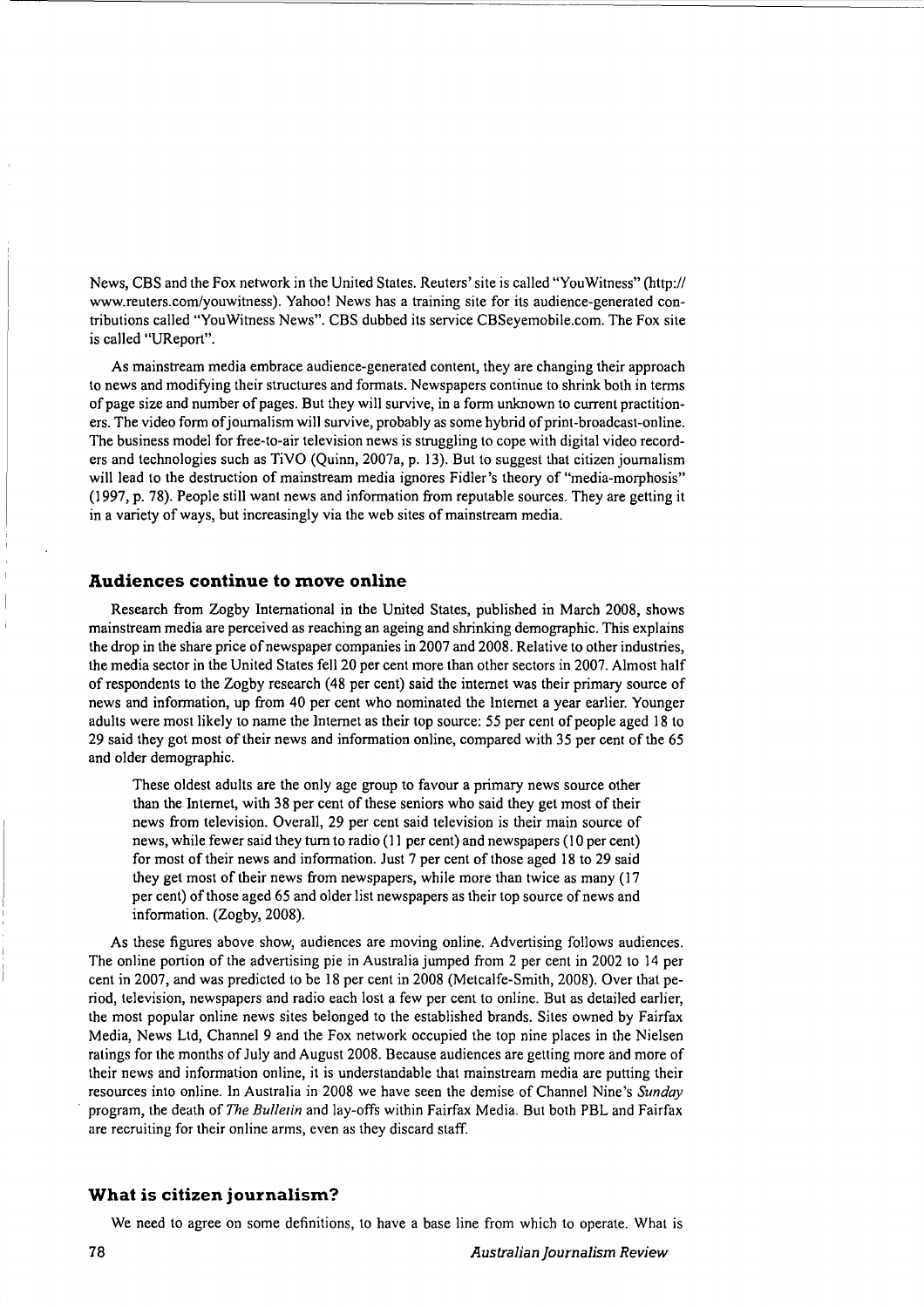citizen journalism? The term is nebulous and operates on several levels. At its simplest, some citizens perform the role of journalists by publishing on the internet. Journalist Mark Glaser writes the MediaShift column for America's Public Broadcasting Service web site. He described the idea behind citizen journalism as people without professional journalism training using the tools of modern technology and the global distribution medium ofthe internet to create, augment or fact-check media. "Because of the wide dispersion of so many excellent tools for capturing live events the average citizen can now make news and distribute it globally, an act that was once the province of established journalists and media companies." Glaser noted controversy over the concept because many professional journalists believed "only a trained journalist can understand the rigors and ethics involved in reporting the news". One of the most useful ideas behind citi· zen journalism is the acknowledgement that mainstream media reporters and producers are not "exclusive centres of knowledge" on a subject. The audience knows more collectively than the reporter alone, suggesting that a "pro-am" approach is likely to succeed (Glaser, 2006).

As described earlier, some traditional media organisations have embraced citizen journalism as a way to get free or cheap content, and a way to attract younger audiences. This has spawned the ugly but descriptive phrase user-generated content. At a more complex level, some traditional media partner with their audiences. Examples from South Korea, Singapore and the United States later in this paper show that this "pro-am" form of journalism appears the most successful in terms of generating audiences and revenues.

Blog is an amalgam of the words web and log. In July 2006 the Pew Internet (2006) and American Life Project released a portrait of American bloggers, based on a national telephone survey begun in November the previous year. The survey reported that blogging enabled "a new group of writers and creators to share their voices with the world". Almost half cited their life and experiences when asked to name the primary topic of their blog. Politics and government, the stuff ofjournalism, came a distant second (11 per cent), followed by entertainment (7 per cent), sport (6 per cent), business and news (5 per cent each), and technology (4 per cent). Faith, religion or spirituality rated 2 per cent. Just over half (55 per cent) used a pseudonym while the rest blogged under their own name. Most journalists' codes of ethics discourage or reject the use of pseudonyms.

Why do people blog, given the vast majority do not make money? When asked to list the main reasons, 52 per cent said they wanted to express themselves creatively and halfsaid they wanted to document their personal experiences or share them with others. Just over a third (37 per cent) wanted to stay in touch with family and friends and a third wanted to share practical knowledge or skills with others. Making money was last on the list, with a mere 7 per cent citing it as their main reason for blogging. Given the paucity of business models for blogging and citizen journalism, this lack of desire for financial success is probably a good thing.

Most blogs die soon after they are created, with 60 to 80 per cent abandoned within a month, depending on whose figures we accept. Pew reported 60 per cent of bloggers stopped after two posts (Lenhart, 2007). Few blogs are regularly updated. But others soon replace them. In other words, most blogs have the lifespan of a blowfly. Like blowflies, they arrive in great numbers. Technorati (http://technorati.com/) is the leading blog measurement site. As of October 2008 Technorati was tracking 133 million blogs and more than 250 million pieces of tagged social media (State of the Blogosphere, 2008, p. 1).

About 17 per cent of the world's population, or about 1.3 billion people, have the potential to go online (http://www.internetworldstats.com/2008). If about 60 per cent of blogs cease after the second post, then globally there are perhaps about 53 million active blogs. If we divide 53 million by the 1.3 billion people with internet access, we find at best 4 per cent of the world's online population actually blogs. Those blowflies make a lot of noise. But they are not likely to replace journalism.

*A]R 30(2)* 79

--------------\_..- --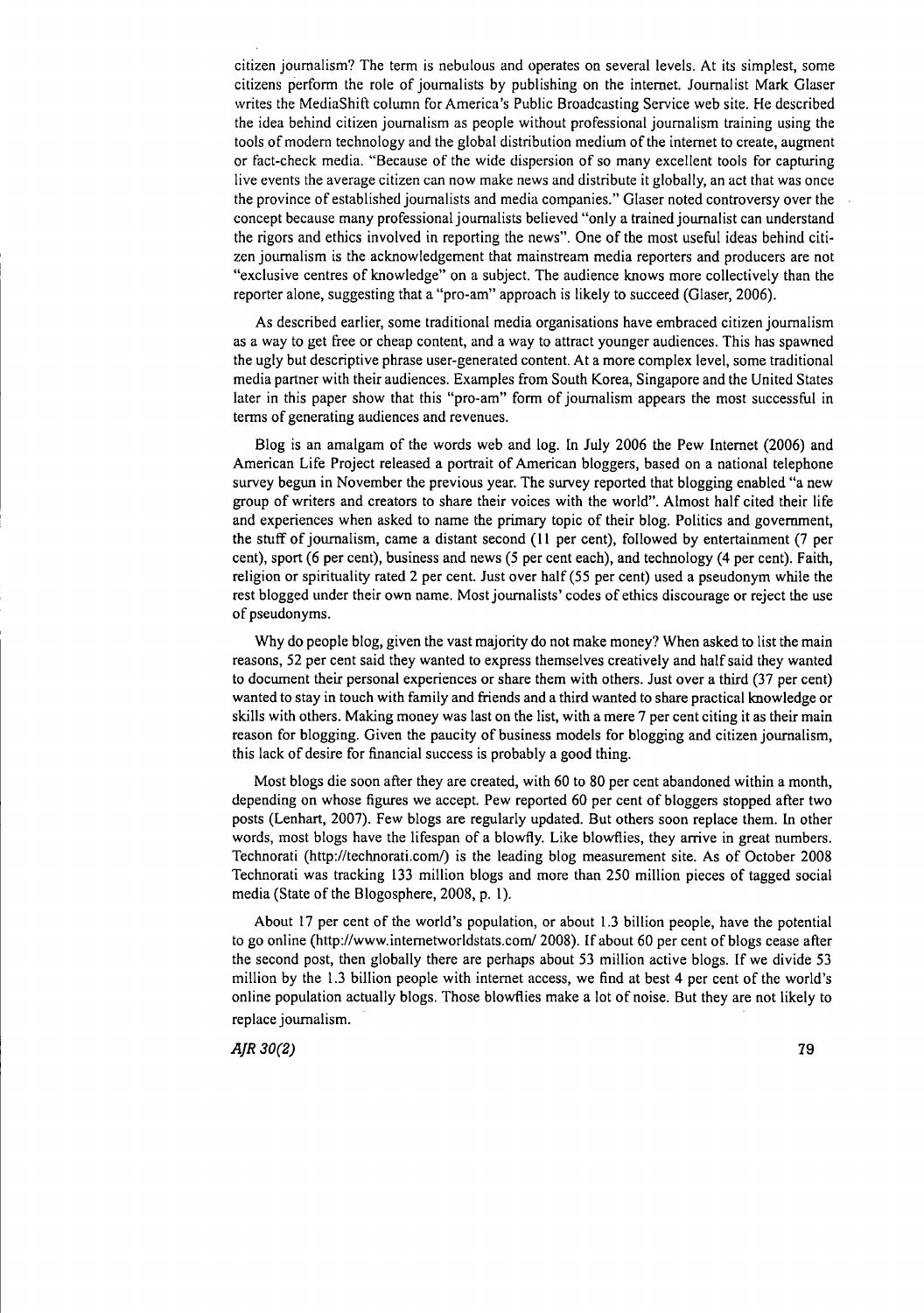#### **Pro-am sites the likely winners**

Successful citizen journalism sites in terms of large audiences and paying for themselves include OhmyNews, STOMP in Singapore (discussed elsewhere in this issue), and the Huffington Post in the United States. In 2004 *The Guardian* named OhmyNews one ofits top five news sites for its "interesting hybrid between weblog and pro news site". On average, the site's more than 60,000 citizen reporters submit about 200 stories a day. Most include a photograph, delivered by mobile phone or email. About a third of the stories are rejected. More than 60 editors in Seoul fact check and polish each piece, and decide where it will appear on the site. The higher up on the home page, the more important the story. Dr Oh Yeon-ho launched OhmyNews in February 2000 because he believed the internet encouraged interaction: "Journalists aren't some exotic species, they're everyone who seeks to take new developments, put them into writing, and share them with others." Dr Oh formed the germ of the idea that became OhmyNews when he worked as a reporter for a small liberal magazine, *Mahl,* in the late 1980s, and later when he was a graduate student in the United States (personal interview, 2005).

In his memoir, published in Korean in 2006, Dr Oh wrote that he wanted to start a tradition free of newspaper company elitism (Yeon-ho, 2006). Contributors earn between US\$4 and US\$20 a story, depending on where it appears on the site. Jean Min, director of OhmyNews International, said ObmyNews was trying to combine traditional journalism with citizen journalism. "Our model of community journalism and web sites is unique." Empowering audiences was the key, Min said. "Everyone is a stakeholder in the media business. The web is a community space. Without contributions from the community, web-based media organisations cannot do anything." Min said a different kind of economic model was appearing. "It's like wiki-nomics. Everyone is a stakeholder. The easy way to appreciate the OhmyNews model is to remember that the audience is the content. The nature of your content will be decided by the nature of your audience." OhmyNews breaks even through a combination of advertising and selling content to other online sites. But it succeeds because it has a team of more than 60 professional journalists editing the citizen content (Quinn 2007b, p. 25).

Like OhmyNews, STOMP *(Straits Times* online multimedia and print) is a pro-am combination. Between 80 and 85 per cent of the content comes from the audience, delivered by mobile phone or email. But a team of a dozen journalists select where the content will appear, working with the audience to write the content. The island of Singapore has a population of about 4.4 million. The audience sends STOMP about 100 photographs a day. Almost all are published on the website. Only low-quality or offensive images are rejected. Newsworthy images are published in SPH's 11 newspapers (Lewis, 2007).

When STOMP launched, the newspaper was 161 years old, and "looking ahead at the next 160 years", according to the then editor Jennifer Lewis in 2007. Editorial managers decided that the future had to be online because that was the way to reach young readers. The focus, they decided, would be on interacting with readers. "It's rare within an established media group to be so involved with user-generated content," Lewis said. STOMP started in June 2006 and in mid-2007 it averaged 5 to 6 million page impressions a month, which rose to 7 million a year later.

When people send an email, MMS or SMS about an issue or story, STOMP journalists interview them and re-write the story before it appears online. When the story is uploaded, STOMP . staff inform the original supplier so that they can check for accuracy. Lewis said:

We ask them are you happy with it? If it doesn't reflect what you meant to say, call us back and we'll adjust it. This is different from how citizen journalism works in other countries like South Korea. Much of what we are doing is new to everybody and given some ofthe cultural preferences in Singapore our audiences would rather relate their story. We are very meticulous. We write it all down and take copious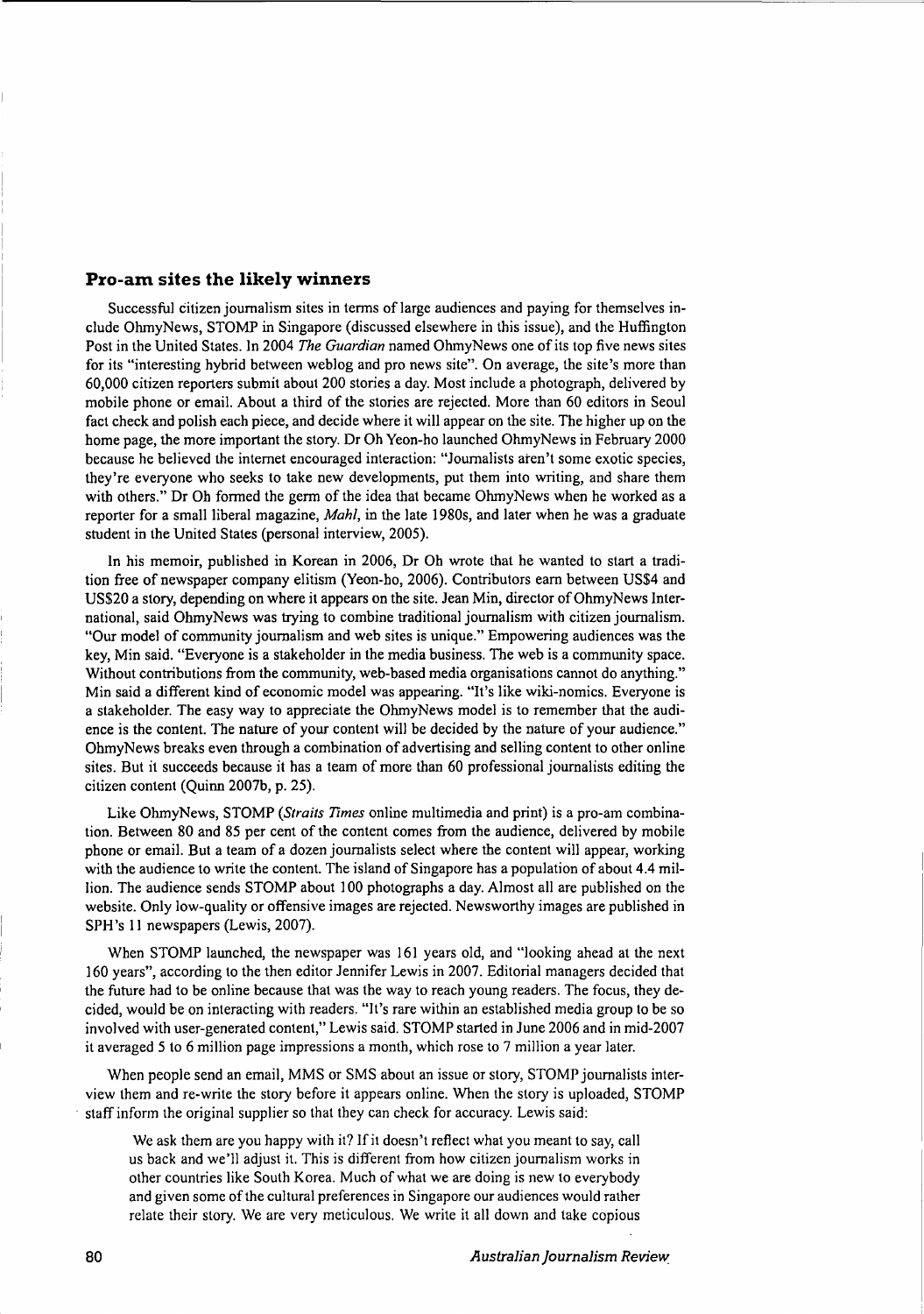notes. And often they send us long emails which we re-write. Because we have their contact numbers and email addresses we can contact them for clarification, and they certainly know they can get back to us. (cited Quinn, 2007c, pp. 10-15).

The Huffington Post in the United States launched in May 2005 with about US\$12 million in venture capital. By March 2008 the site was breaking even on advertising revenue ofsomewhere between US\$6.8 million and US\$11 million a year, depending on one's source of information. Driven by huge interest in the presidential election process, the site had more than 11 million unique visitors a month. By February 2008 Nielsen/lNetRatings and comScore listed the Huffington Post as the ninth most popular news site in the United States, a remarkable achievement for a site less than three years old. Its founders were computer whiz Jonah Peretti, a former AOL executive named Kenneth Lerer, and author-activist Arianna Huffington. The editorial strategy is based on free content from the audience, moderated by a team of about 30 editorial staff. "User-generated content is all the rage, but most of it totally sucks," Peretti said. He admitted the strategy was to invite users to "argue and vent on the secondary pages" while professional editors "keep the front page looking sharp" (cited Alterman, 2008). In a *New Yorker* article, Eric Alterman said this strategy allowed web companies to increase traffic but it was also the best way to sell advertising via "a slick, pretty front page where corporate sponsors can admire their brands". The vast bulk ofthe site's stories originate from television or newspaper web sites "or on someone's video camera or cell phone". Editors provide links to what they believe to be the best story on a given topic. Lerer said the initial plan was to emulate the Drudge Report. But then they realised the key was "taking advantage of our community" (cited Alterman, 2008).

This "taking advantage" of an online community has several interpretations, some not entirely positive. Mainstream media around the world are availing themselves of free citizen journalism content, augmented by the judgements of professional journalists. This pro-am concept of journalism, where the traditional media harnesses content from its audiences, and works in partnership with them, appears to be the most successful form of citizen journalism because it has a business model that works.

#### **Image versus text online**

Online video and social networking sites represent the most popular forms of audience contribution, though one would hesitate to call this journalism. YouTube, founded by Chad Hurley, Steve Chen and Jawed Karim in February 2005, was easily the most popular online video site in 2008, with a 28 per cent share of the total market, according to data published by comScore (2008). Google bought YouTube in November 2006 for US\$I.65 billion. YouTube is a loss leader for Google. It attracts by far the biggest audience share of online video sites - all other sites are in single digits - but YouTube costs Google more than US\$1 million a week to provide the vast array of servers needed to store the 10 hours of video uploaded to the site every minute of every day. MySpace and Facebook were the most popular social networking sites in 2008. Despite their huge audiences, they make less money than they cost to run, though they are attracting higher levels of advertising.. Indeed, MySpace's biggest advertiser is Google, which in 2006 paid MySpace's owner News Corporation US\$900 million for the right to advertise *(State ofthe News Media, 2008).*

Newsmakers from political candidates to humanitarian and activist groups have begun placing video content directly on YouTube, Facebook and MySpace because they offer access to large audiences. During Australia's 2007 federal election, politicians used social networking and video extensively. The official Liberal Party site (http://www.liberal.org.au/) made extensive use of video rather than text. Kevin Rudd trounced John Howard in adoption ofFacebook and MySpace as political tools. Dr Norman Abjorensen, a lecturer in politics at the ANU, described 2007 as

*AiR 30(2)* **81**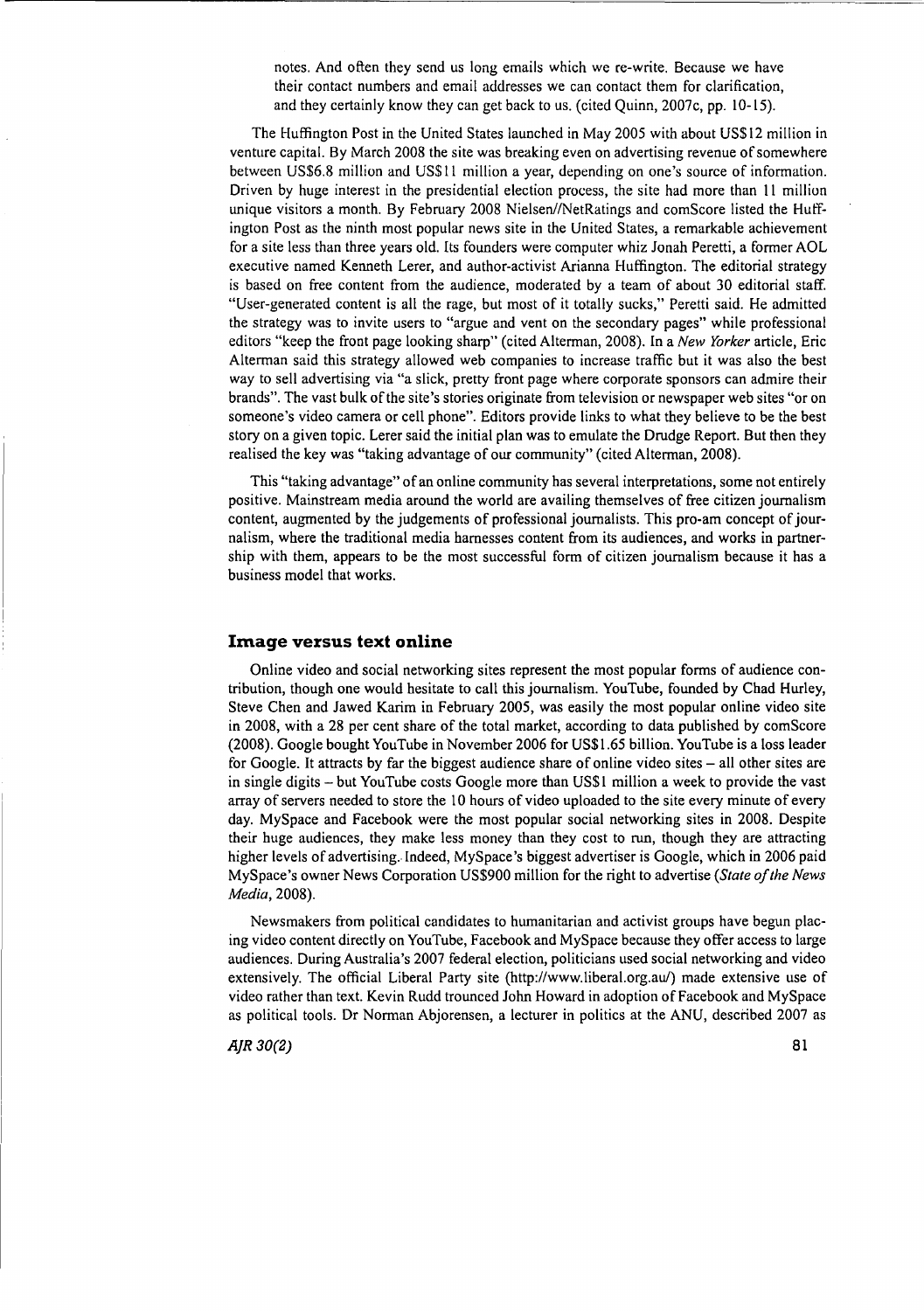Australia's first video blog election, noting that never before had a campaign been so dissected as this one was online. "It is the shape of things to come, just as television was a few years ago. The politicians who can master the new medium now, as those that did then, will be the ones who dominate the coverage," Dr Abjorensen said (cited Quinn, 2007d, p. 26).

Mainstream media are embracing visual forms of citizen journalism, noting the success of OhmyNews, which streams video on the web via cameras strategically placed at news events. Video cameras and cameras on mobile phones are radically changing the role of the paparazzi and freelance photographers. *Wall Street Journal* reporter Andrew Lavallee (2008) has noted that photo agencies are increasingly relying on contributions from the general public. It has led to an explosion in the number of photographs available to entertainment magazines and web sites. "And it has created friction with the old-guard paparazzi, who often find themselves navigating throngs of amateurs at red-carpet events." Lavallee said the newcomers had depressed prices because they accepted fees of up to US\$50 for images that would have been worth several hundred dollars a few years ago.

Photo agencies such as Buzz Foto, Scoopt (acquired by Getty Images in 2007) and Mr Paparazzi, encourage amateurs and young photographers to send in their snaps. Brad Elterman, cofounder of Buzz Foto, said the most successful contributors were people who found themselves in the right place at the right time. 'They can break the story before anybody else," he said. "That is the future, without a doubt" (cited Lavallee, 2008). But we cannot construct a business model around being at the right place at the right time.

### **Conclusion**

The Major Trends section of the *State of the News Media* report for 2008 predicted that mainstream print media would try to "lure" citizens into creating content for them. The arrival of an array ofsites, such as CNN's "I-Report", Reuters' "YouWitness", CBS's "Eyemobile" and Fox's "UReport", demonstrates this trend is occurring. As media-morphosis theory shows, mainstream media absorb newer forms of media such as citizen journalism to create new styles of reporting. Television did not kill the movies; cinema modified itself and each borrowed techniques from the other (Fidler, 1997, p. 10).

The prediction that citizen journalism will usher in a new golden era as it subsumes traditional news platforms needs to be challenged. Writing regular and grammatically correct text to a deadline requires discipline. It is difficult to do well, and explains why so many bloggers fail to update regularly. Traditional media, especially newspapers, employ the bulk of the reporters in the western world. They are expected to write clearly, adhere to ethical codes of conduct, and conduct themselves professionally. And they work for platforms that have an established brand.

Passion will only motivate citizen journalists for a relatively short time before they realise they have to feed themselves, especially as the global financial crisis bites. The most consistent citizen-contributed news will come in the form of photographs and video because it is easier and quicker to point a camera and push a button than craft a lucid paragraph.

The growth in citizen-based content produces many questions about the future of journalism. But the big question, ultimately, is how to pay for quality reporting and editing. The 2008 *State ofthe News Media* report concluded: "As with much ofthe web, the answer to one fundamental question - financial viability - remains uncertain."

We end where we began. The key questions remain unanswered: What is the business model for citizen journalism? How can we pay for quality content? All forms of journalism must find an answer if they are to survive.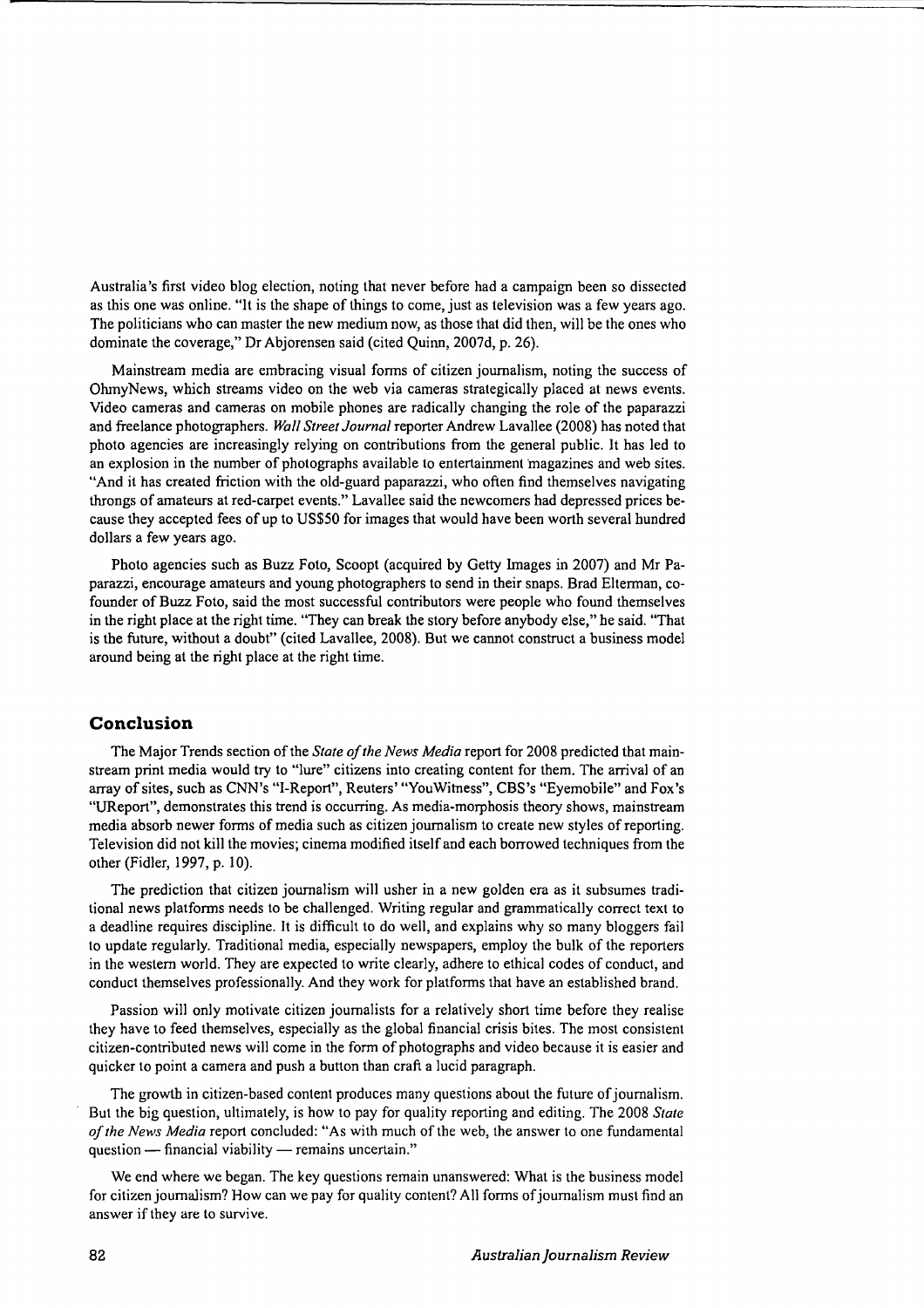# **References**

Alterman, E. (2008, March 31). Out of print: the death and life of the American newspaper. *The New Yorker.* Retrieved December 9,2008, from http://www.newyorker.com/ reporting/2008/03/31/080331fa fact alterman.

comScore (2008). Retrieved 9 December, 2008, from http://www.conscore.com/.

Fidler, R. (1997). *Mediamorphosis: understanding new media.* California: Pine Forge Press.

Gelman, M. (2007). Comments by executive producer of CNN.com. Retrieved September 23, 2008, from http://www.cnn.com/exchange.

Giner, 1.A. (2008). Managing partner of lnnovation lnternational. Email interview, September 2008.

Glaser, M. (2006, September 26). Your guide to citizen journalism. MediaShift. Retrieved March 23, 2008, from http://www.pbs.org/mediashift/2006/09/digging\_deeperyour\_ guide\_to\_ ci.html.

J-Lab (2007). Citizen media: fad or the future of news? Retrieved 9 December, 2008, from http://www.kcnn.org/research/citizen\_media\_report/.

Lavallee, A. (2008, February 26). The rise of the "citizen paparazzi": hunger for celebrity gossip helps create a market for amateurs, but not everyone is happy. *The Wall Street Journal,* p. C1.

Lenhart, A. (2007, July). Social networking websites and teens: an overview. Retrieved 23 March, 2008, from http://www.pewinternet.org/PPF/r/198/report\_display.asp.

Lewis,1. (2007, February 12). Person interview. Singapore.

Metcalfe-Smith, K. (2008). Personal interview in Sydney, 14 March 2008.

Nielseni/NetRadings (2008). Retrieved 9 December, 2008, from http://nielsenmedia.com.au.

Pew lnternet (2006, July 19). Bloggers. Retrieved 9 December, 2008, from http://www.pewintemet.org/.

O'Reilly Media blog. (2008). Retrieved 23 October, 2008, from http://radar.oreilly.com/.

Quinn, S. (2007a, January 14). Fast, fancy-free internet is rapidly overtaking traditional media thinking. *The Age* Business, p. 13.

Quinn, S. (2007b, May 24). Citizen reportage. *The Age* Livewire, p. 25.

Quinn, S. (2007c). Citizen journalism gets things done in Singapore as digital revolution moves forward. lnnovations in Newspapers 2007 World Report. where?: lnnovation lntemationaV World Association of Newspapers, 10-15.

Quinn, S. (2007d, November 15). Online hustings. *The Age* Livewire, p. 26.

Quinn, S. (2008). *Asia* s*media innovators.* Singapore: Konrad Adenaueur Foundation.

Rosen, J. (2006). Definition of citizen journalism. YouTube (video). Retrieved 9 December, 2008, from htpp://au.youtube.com/watch?v=QcYSmRZuep4.

Scott, M. (2008, October 19). Speech at the Andrew Olle memorial lecture, Sydney.

*State a/the News Media* (2008) Annual report. Project for Excellence in Journalism. Retrieved March 23, 2008, from http://www.stateofthenewsmedia.org/ 2008/narrative\_overview\_eight. php?cat=1&media=1.

Technorati (2008). State of the blogosphere 2008. Retreived October 22, 2008, from http://tech-

*AiR 30(2)* 83